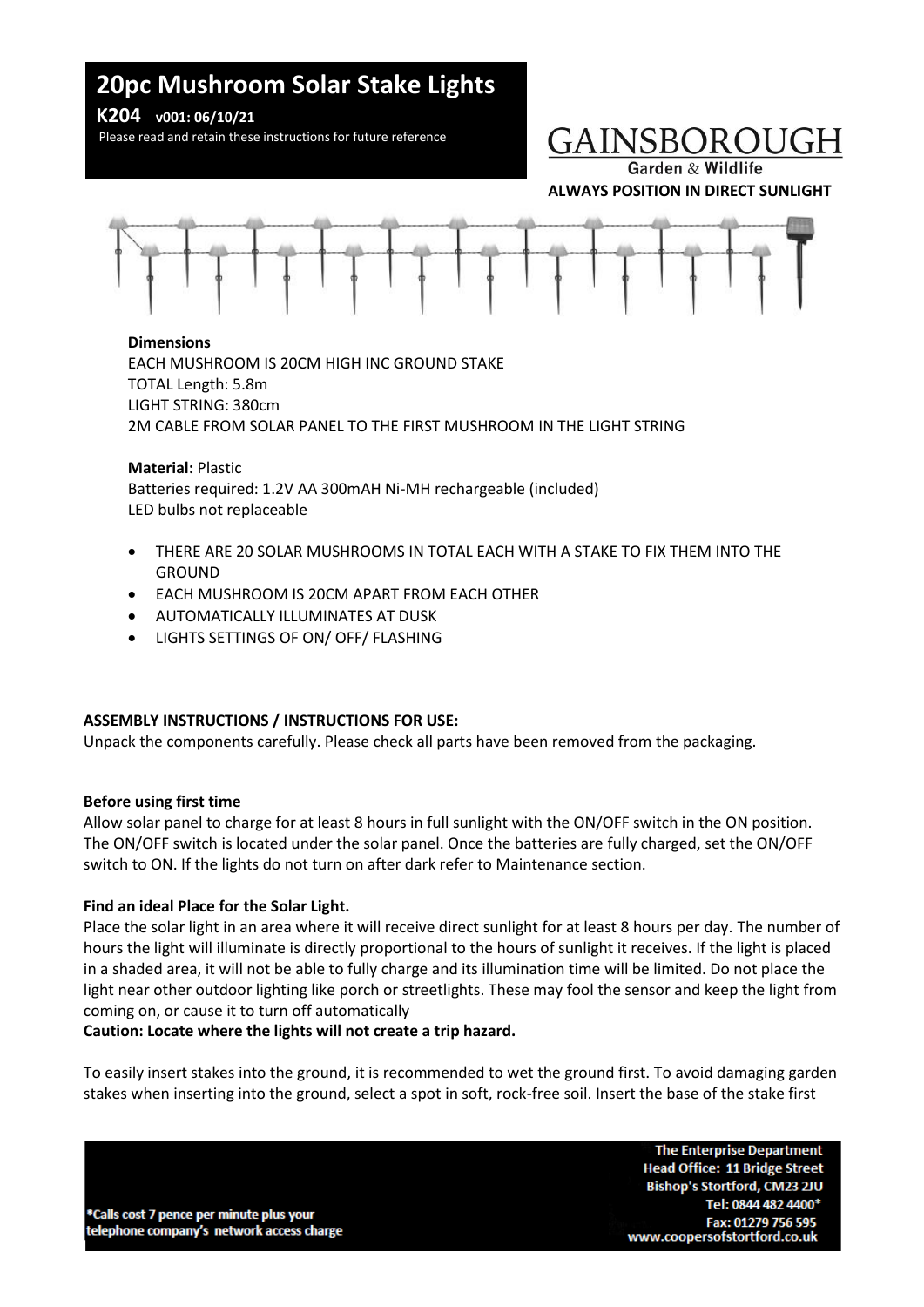Please read and retain these instructions for future reference v001: 06/10/21

then gently insert the rest of the stake into the base. DO NOT push directly against the solar cell or the ornament housing containing the actual LED light.

#### **Care and Maintenance Recommendations**

- 1. Clean solar panel with a soft sponge every couple of weeks.
- 2. Make sure all connectors are still tight and no water getting in.

#### **Troubleshooting**

If the solar light does not turn on automatically at night, please check the following:

- Is the switch in the on position?
- Battery is not fully charged: Ensure the solar panel is positioned where it will receive plenty of direct sunlight. This item should not be placed in shady areas or the battery will not charge and the light will not function properly.
- Battery needs replacement: Replace the battery when the lights are no longer functional or are very dim during summer months.
- Loose battery: Sometimes the battery may become dislodged from the terminals and no contact is made. Make sure the battery is firmly in contact with the terminal at each end of the battery holder.
- Dirty Solar panel: A dirty solar panel will not allow the battery to fully charge. Clean the solar panel with a damp sponge, cloth or paper towel.
- Light does not turn on: The light is designed to switch on when it turns dark, if there are strong light sources nearby then the lights may be dim or not turn on.

#### **Replacing Battery**

The life of the rechargeable battery is approximately 6-12 months. When the light becomes dim or is no longer functional, it may be time to change the battery.

- Push the switch to the off position. Using a Phillips head screwdriver (not included), remove the screws on the underside of the panel.
- Take out the battery replacing with a new 1x AA 1.2V 300mAh Ni-MH rechargeable battery.
- Do not replace with a normal alkaline battery.
- Do not disconnect or remove any wires or tamper with any other connections inside or around the compartment.
- Replace the battery cover and screw back into place.

#### **BATTERIES**

- Keep batteries away from children and pets.
- Do not mix used and new batteries.
- Remove the batteries if left for long periods.





\*Calls cost 7 pence per minute plus your telephone company's network access charge

**The Enterprise Department Head Office: 11 Bridge Street** Bishop's Stortford, CM23 2JU Tel: 0844 482 4400\* Fax: 01279 756 595 www.coopersofstortford.co.uk